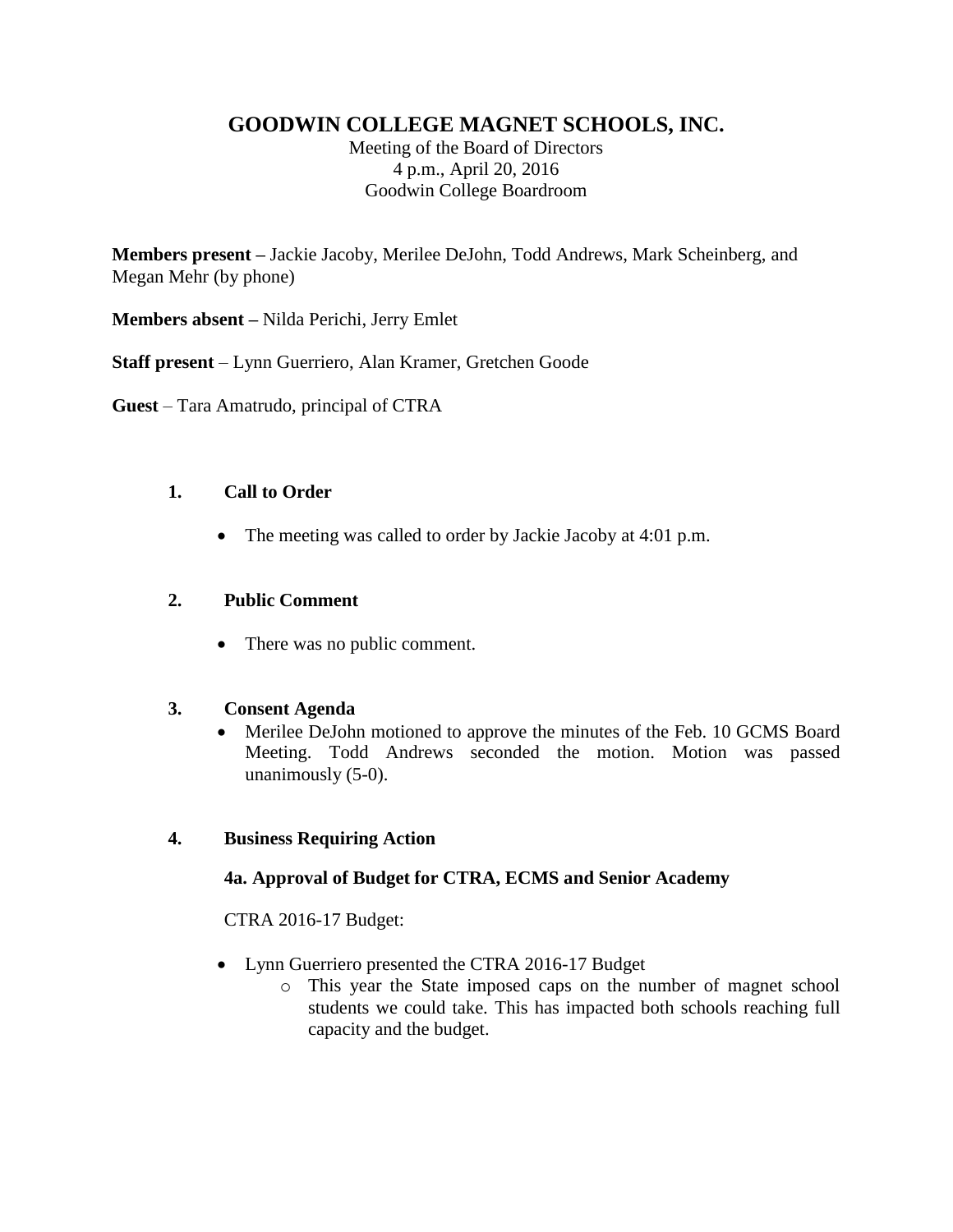- o -. This year CTRA will graduate 83 students. State imposed a maximum head count of 463 students at CTRA. If no cap, CTRA would have been around 475
- o Committee asked several questions. Merilee DeJohn -asked about increase in insurance liability. Lynn explained that in the past, the cost of the liability insurance was covered under the Goodwin College budget. It is now moved into the CTRA to reflect actual cost. This is also reflected in the increase in the - audit fees.
- o Jackie Jacoby -asked about the budgeted amount for Professional Development - Lynn and Tara explained that more professional development will be performed by –in house staff instead of using outside consultants which are more costly.
- o A question was raised on Education Consulting fees. CTRA uses CCAT for IT services because CTRA is Apple Based and Goodwin is not. CCAT has 2 full time staff members on sight to deal with all IT Services. They host the CTRA website and service and repair all Apple devices: laptops, smart boards, and provide remote help.

ECMS (Early Childhood Magnet School) 2016-17 Budget:

- Lynn Guerriero presented the ECMS 2016-17 Budget
	- o Lynn explained that there are concerns that the State may not continue funding Pre-K programs currently in place. This is something we are watching closely.
	- o The MSAP (Magnet Schools Assistance Program) Federal Grant is in its final year and some costs that were previously grant funded were absorbed into the budget.

Senior Academy 2016-17 Budget

- Lynn Guerriero presented the Senior Academy 2016-17 Budget
	- o Alan Kramer explained: This program has a smaller budget. In this program, Goodwin brings high school students, who are not in magnet school, to Goodwin to take college classes. Student make up is 50 % Hartford students, the remainder is a mix of East Hartford, Vernon, Rocky Hill, and Wethersfield.
- Todd Andrews made a motion to approve Resolution GCMS 15-02 to approve the 2016-17 Connecticut River Academy Magnet School budget in the amount of \$7,234,959. Merilee DeJohn seconded the motion.

Discussion: The wording is to accept the budget based on the current head count. Should the State change the acceptable head count, we can adjust the CTRA budget up or down as needed.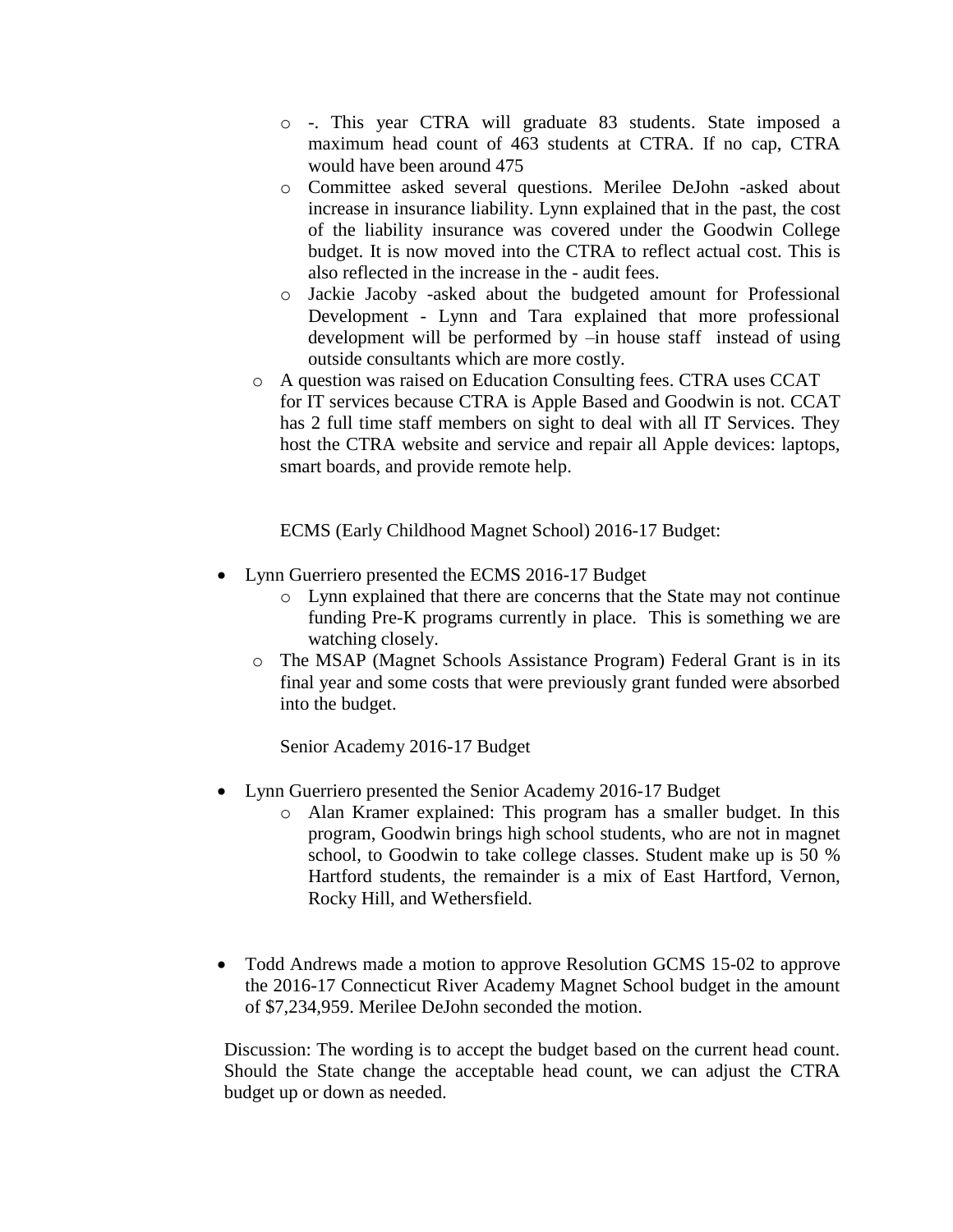Motion passed unanimously. (5-0)

- Todd Andrews made a motion to approve Resolution GCMS 15-03 to approve the 2016-17 Early Childhood Magnet School Budget in the amount of \$6,162,973. Merilee DeJohn seconded the motion. Motion passed unanimously. (5-0)
- Todd Andrews motioned to approve Resolution GCMS 15-04 to approve the 2016-17 Senior Academy Magnet School budget in the amount of \$543,040. Merilee DeJohn seconded the motion. The motion passed unanimously. (5-0)
- The Board realized that the Resolutions were misnumbered and should have started with 16 instead of 15 to reflect the year, 2016. Mark Scheinberg made a motion to correct the numbering of Resolutions 15-02, 15-03, 15-04 to 16-02, 16- 03 and 16-04 respectively. The motion was seconded by Todd Andrews. Motion passed unanimously. (5-0)

### **4b. Approval of GCMS DBA CTRA, ECMS and SA for purposes of opening bank accounts**

 Merilee DeJohn motioned to approve Resolution GCMS 16-05 to adopt a trade name and style under which to conduct business, be it: Connecticut River Academy, Early Childhood Development, Early Childhood Magnet School, or Senior Academy for the purposes of opening bank accounts. Megan Mehr seconded the motion. Motion passed unanimously**.** (5-0)

### **5. Special Reports**

### **5a. Status report from CTRA Principal Tara Amatrudo**

 Tara Amatrudo made a presentation on the Connecticut River Academy. CTRA's theme is "contributing to a just and sustainable world." Students learn to demonstrate the school's values of: global awareness, respect for diversity, and the impact of ones actions. She touched on the school's strengths and plans for the future.

#### **5b. Staff reports on status of magnet schools**

- Alan Kramer explained that CTRA is in the process of creating the CTRA Manufacturing/Sustainability Advisory Board. This board would consist of members from Pratt & Whitney, DEEP, EPA and other local businesses. They will meet this spring for a tour of CTRA and the Manufacturing Center, then monthly starting in the fall. It was suggested that a student be represented on the Advisory Board.
- Lynn Guerriero reported that the principal search for Early Childhood is underway and final interviews are planned for May.